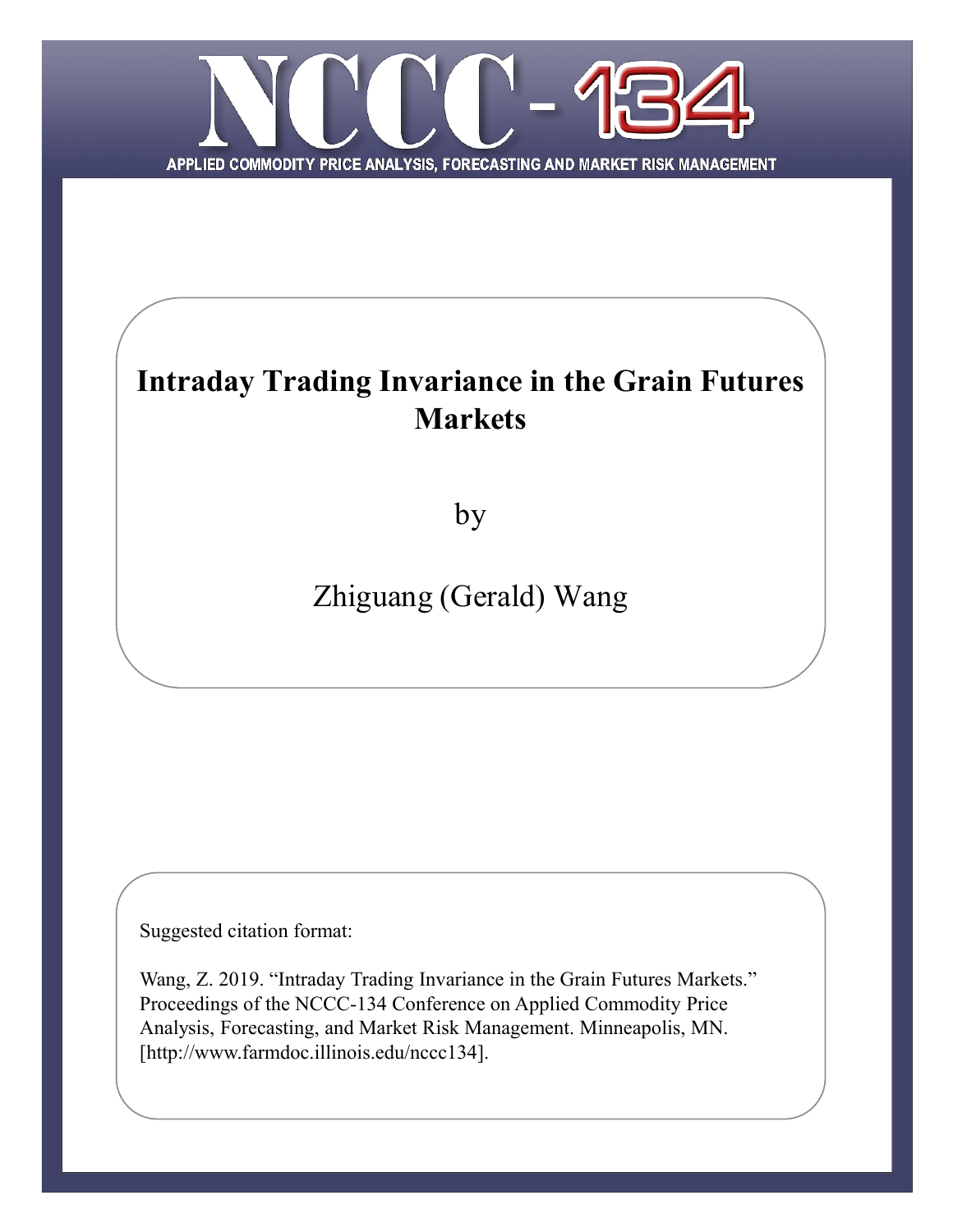## **Intraday Trading Invariance in the Grain Futures Markets**

Zhiguang (Gerald) Wang

*Paper presented at the NCCC-134 Conference on Applied Commodity Price Analysis, Forecasting, and Market Risk Management Minneapolis, Minnesota, April 15-16, 2019*

Copyright 2019 by Zhiguang Wang. All rights reserved. Readers may make verbatim copies of this document for non-commercial purposes by any means, provided that this copyright notice appears on all such copies.

 $\overline{a}$ 

Wang is an associate professor in the Ness School of Management and of Economics at South Dakota State University. Wang can be reached at Zhiguang. Wang@sdstate.edu or 605-688-4861.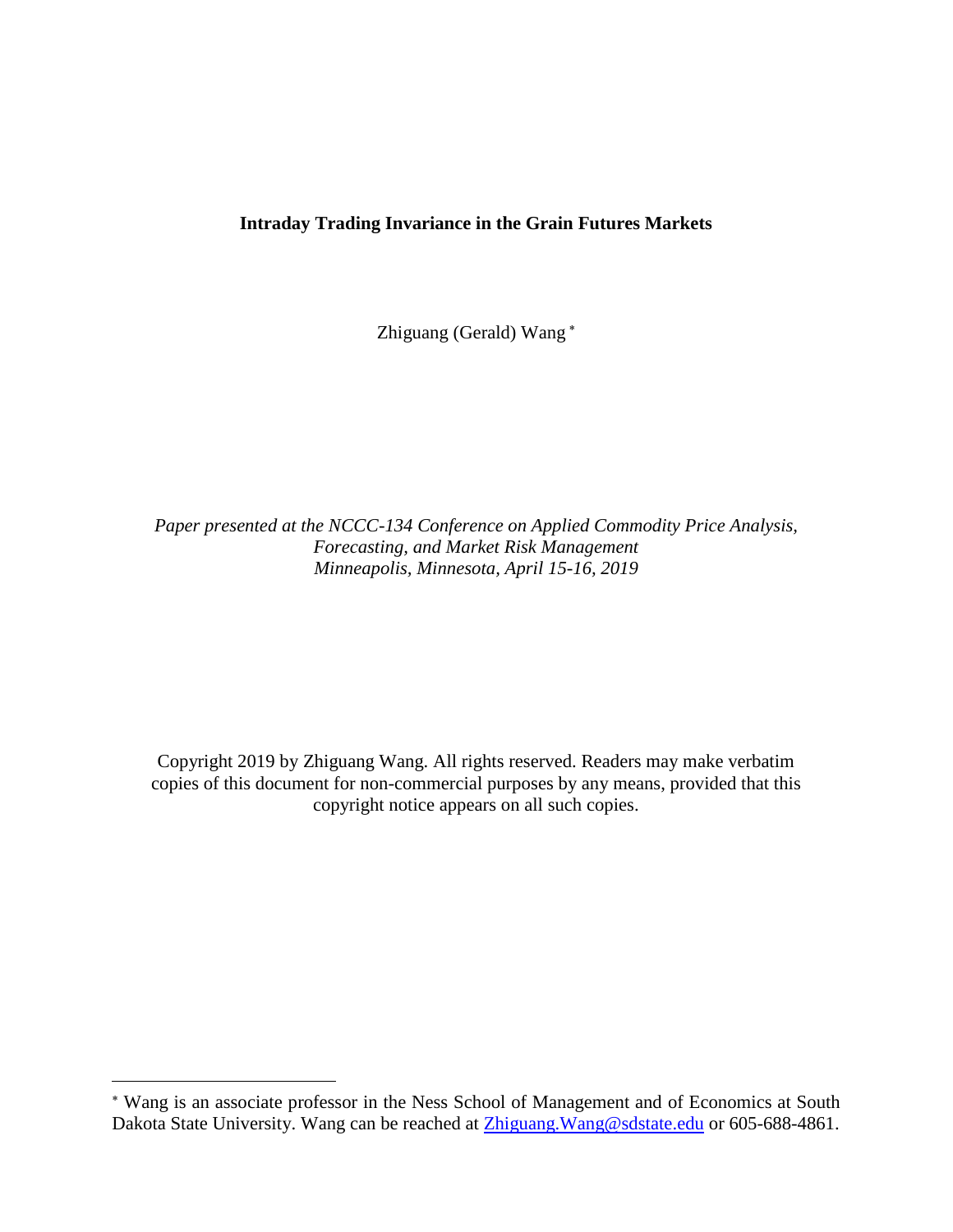# Intraday Trading Invariance in the Grain Futures Markets

### Abstract

We test the microstructure invariance proposed by Kyle and Obizhaeva (2016) in the grain markets. Using the CME's intraday best-bid-offer data from 2008 to 2015, we find support for both trade size invariance and trading cost invariance at 1-minute, 5-minute, and 10-minute, although not in its original form. After rescaling the trading activity by spread cost per Benzaquen et al (2016), we find strong evidence for both hypotheses of invariance. The findings help understand the trading dynamics of grain commodities from both trading and regulatory perspectives. Specifically, we can derive the number of trades, trading cost, and illiquidity measure based on observable metrics, such as price, volume and historical volatility. These imputed measures can be further used to identify the systematic risks resulting from speculative transactions.

Keywords: Trading Invariance, Grain Futures, Market Microstructure

# 1 Introduction

It is common knowledge that trading activities, such as trading volume and the number of trades, are positively related to return volatility. But the exact functional relationship among them is not known until Kyle and Obizhaeva's (2016) microstructure invariance hypothesis. They assert through dimension analysis that risk transfer and transaction costs are identical in dollar terms across all assets. A testable hypothesis is that the arrival rate of bets is proportional to the  $2/3$  power of the risk transfer, i.e. product of expected dollar volume and return volatility. Their original empirical study validated the hypothesis using a proprietary portfolio transition dataset on stocks at the daily interval. We propose to test the trading invariance using a public dataset on agricultural commodities, namely corn, soybeans and wheat futures, at the intraday interval.

Understanding endogenous trading dynamics, such as bet sizing, bet arrival rate (number of bets per day), return volatility and liquidity (Kyle and Obizhaeva (2019)), is crucial to market participants as large orders and order splitting become an important aspect of the current electronic market. According to Haynes and Roberts (2015), automated trading was involved in 68.7%, 57.7% and 64.4% of corn, soybeans and wheat futures trading. The introduction of Globex electronic trading platform for grain futures in 2006 accelerated the financialization of agricultural commodities and facilitated large traders' participation by reducing their market impact and trading cost. Irwin and Sanders (2012) reported that open interests held by large/institutional traders accounted for about 90% in grain futures.

Kyle and Obizhaeva's microstructure invariance hypothesis provides a powerful framework for connecting such economic variables as trading volume, return volatility, number of transactions, and trade size. To the best of our knowledge, there has not been empirical test of intraday trading invariance for grain futures. The previous empirical research has been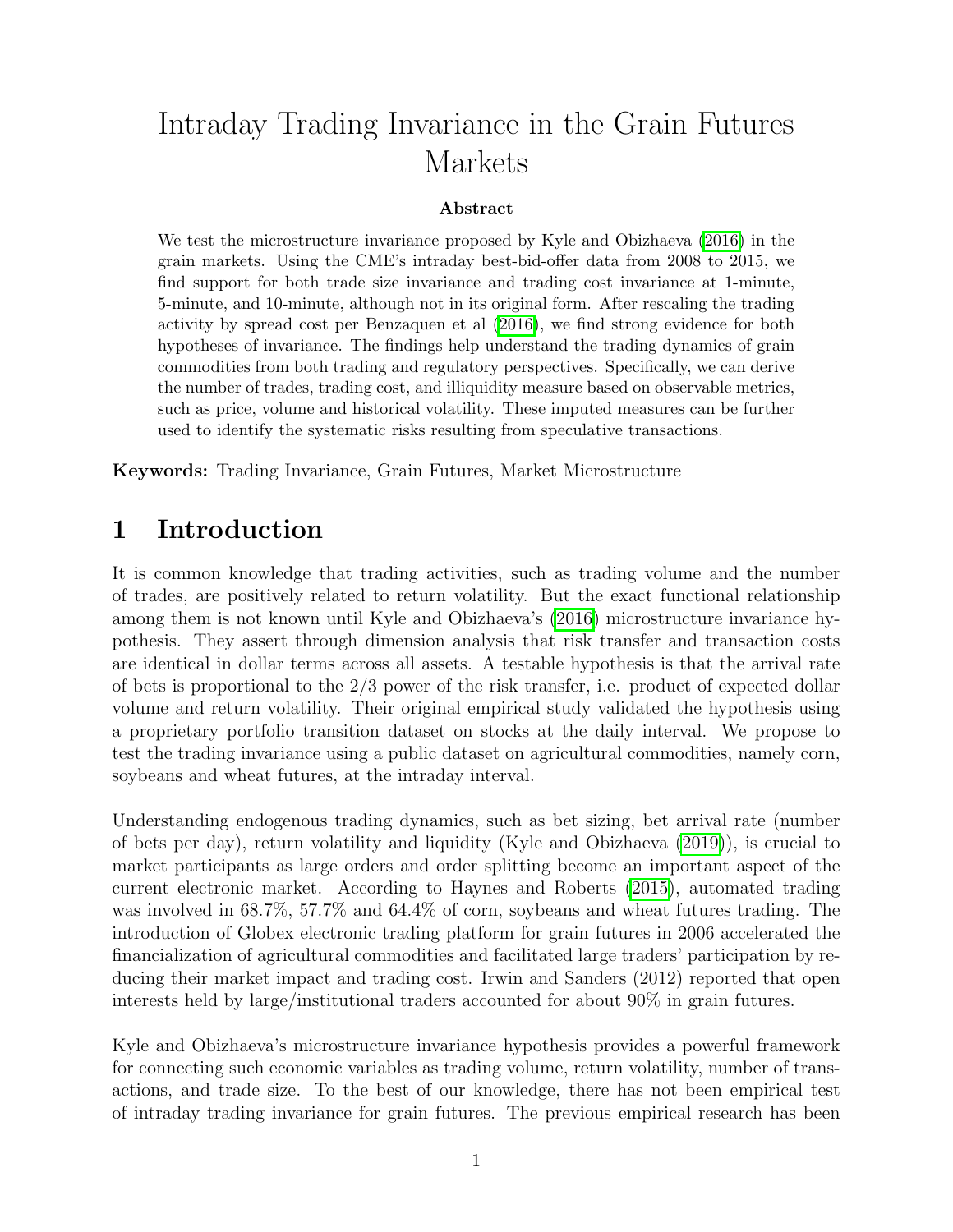focused on stock portfolio transition by Kyle and Obizhaeva (2016), on intraday E-mini SPX futures from 2008 to 2011 by Andersen et al.  $(2016)$ , and on 12 financial and commodity futures from 2012 to 2014 by Benzaquen et al. (2016). The first two studies confirmed the trading invariance within a single market, while the last one found that trading invariance did not hold true in this original form across different markets. Neither of the last two studies examined the invariance of the trading cost, as they focused only on the number of trades.

We aim to fill the gap by first testing the intraday trading size invariance across the three similar yet different electronic grain futures markets. We hypothesize, as with Benzaquen et al.  $(2016)$ , that there is a need to modify the invariance form to accommodate the difference across the three commodities. We further contribute to the literature by testing the invariance of trading cost and by examining both trading invariances at different intraday intervals and over different sample periods.

We use a simple linear regression to test the invariances of trade size and trading cost, along the lines of Kyle and Obizhaeva (2016). We regress the number of trades and the relative bid-ask spread on trading activity (a multiplication of price, volume and volatility), as opposed to variance per transaction vs. the average number of trades. We consider both the trading activity in its original form as in Kyle and Obizhaeva (2016) and the modified form as in Benzaquen et al.  $(2016)$ .

We will employ the intraday BBO (Best Bid Offer) data from 2008 to 2015 obtained from the CME Group. We aggregate the second-by-second data to 1-minute, 5-minute and 10 minute interval. we find support for both trade size invariance and trading cost invariance at 1-minute, 5-minute, and 10-minute, although not in its original form. After rescaling the trading activity by spread cost per Benzaquen et al (2016), we find strong evidence for both hypotheses of invariance. The finding helps understand the trading dynamics of grain commodities from both trading and regulatory perspectives. Specifically, we can derive the number of trades, trading cost, and illiquidity measure based on observable metrics, such as price, volume and historical volatility. These imputed measures can be further used to identify the systematic risks resulting from speculative transactions.

The rest of the paper is organized as follows. We first describe the microstructure invariance theory by Kyle and Obizhaeva  $(2016)$  in Section 2. We develop three hypotheses related to intraday market microstructure invariance in Section  $\beta$ . We report the data and empirical results for the hypothesis tests in Section  $4$ , and conclude in Section  $5$ .

# 2 Market Microstructure Invariance

There are two approaches to develop market microstructure invariance: meta-model approach (Kyle and Obizhaeva (2016)) and dimensional analysis (Kyle and Obizhaeva (2017)). Both approaches produce similar results, although the latter makes less assumptions about microeconomic foundations in a theoretical model. We reproduce Kyle and Obizhaeva's (2016)) basic results here using the following notations, with dimensions expressed in the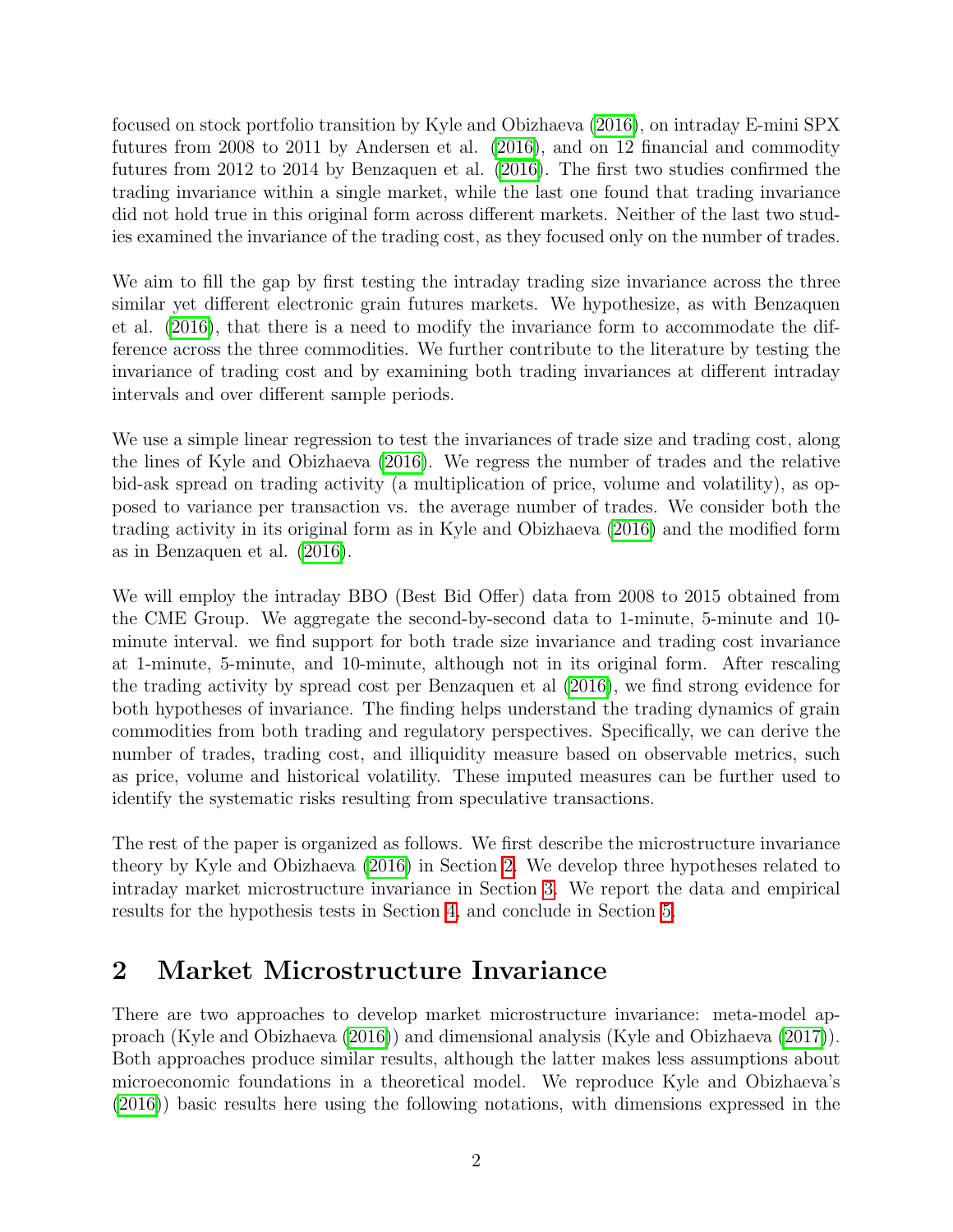bracket. The easy-to-observe variables include:

$$
Price = P \quad [dollars/unit]
$$
  
Trading Volume = V \quad [units/day]  
Returns Volatility =  $\sigma$  \quad [day<sup>1/2</sup>]

and the following hard-to-measure variables:

Fundamental Value = F [dollars/unit]

\nDet Size = Q [units]

\nBet Number or Velocity = 
$$
\gamma
$$
 [/day]

\nPrice Change/Beta =  $\Delta P$  [dollars/unit]

\nPrice Impact =  $\lambda$  [dollars/unit<sup>2</sup>]

\nPrice Error =  $\sqrt{var(log\frac{F}{P}}$  [dimensionless]

\nPrice Resiliency =  $\rho$  [dimensionless]

Assuming a power function for price impact and transaction cost (denoted C) invariance, a meta-model can be written as follows:

$$
\triangle P = \lambda Q^{\beta} \tag{1}
$$

$$
V = \gamma E[|Q|] \tag{2}
$$

$$
\sigma^2 = \gamma E[(\frac{\Delta P}{P})^2]
$$
\n(3)

$$
E[(\triangle P)^2] = \lambda^2 E[|Q|^{2\beta}] \tag{4}
$$

$$
C = \lambda E[|Q|^{1+\beta}] \tag{5}
$$

$$
m = \frac{E[|Q|]\sqrt{E[|Q|^{2\beta}]}}{E[|Q|^{1+\beta}]}
$$
\n(6)

$$
m_{\beta} = \frac{(E[|Q|])^{1+\beta}}{E[|Q|^{1+\beta}]}
$$
\n(7)

where the last three variables are invariant across markets, therefore considered constant. The solution to key hard-to-observe variables, illiquidity  $1/L$ , expected bet value  $E[|PQ|]$ , number of bets  $\gamma$ , price impact in percentage  $\frac{\Delta P}{P}$ , and scaled bet value Z can be expressed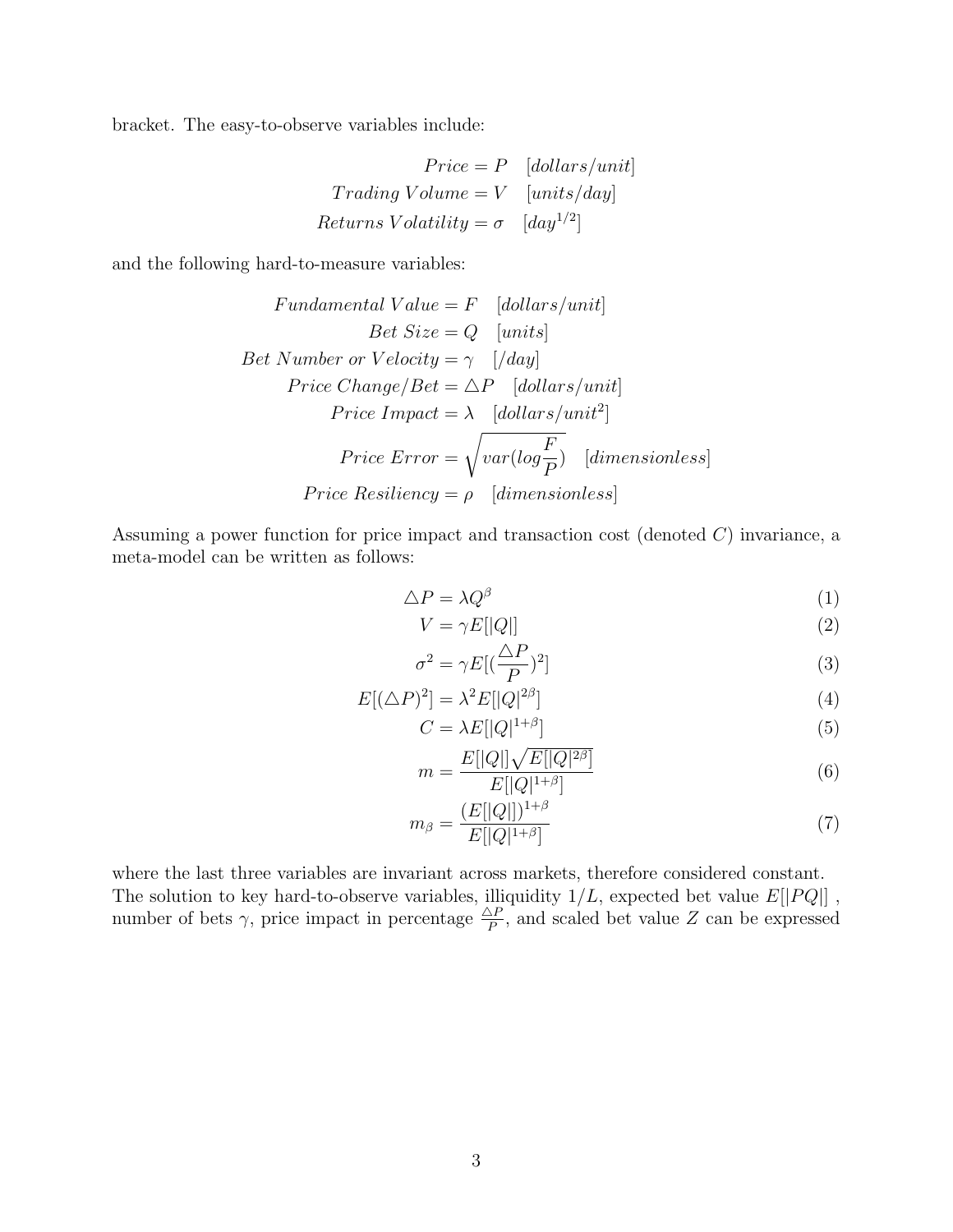respectively as follows:

$$
\frac{1}{L} = \frac{C}{E[|PQ|]} = \left(\frac{\sigma^2 C}{m^2 P V}\right)^{1/3} \tag{8}
$$

$$
Z = \frac{|PQ|}{E[|PQ|]}
$$
\n<sup>(9)</sup>

$$
E[|PQ|] = C \cdot L \tag{10}
$$

$$
\gamma = \frac{1}{m^2} \sigma^2 L^2 \tag{11}
$$

$$
\frac{\Delta P}{P} = \frac{1}{L} m_{\beta} \left| \frac{Q}{E[|Q|]} \right|^{\beta} \tag{12}
$$

where  $L$  and  $Z$  are dimensionless.

In order to solve the hard-to-observe variables, we first invoke the market microstructure invariance, hypothesizing that (1) the dollar distribution of the gains or losses from bets (dollar risk transfer) is the same across all markets when measured in units of business time:

$$
I_B = P \cdot Q \cdot \frac{\sigma}{\gamma^{1/2}}\tag{13}
$$

and (2) the dollar cost of executing bets is the same function of their risk transfers  $I_B$  across all markets:  $C_B(I_B)$ , where the subscript B stands for bet. So is the average (or unconditional mean) cost of executing bets  $C_B = E[C_B(I_B)].$ 

We then define trading activity  $W_B$  as dollar volume per bet adjusted for volatility. It is a measure of gross risk transfer:

$$
W_B = \sigma \cdot P \cdot V = \sigma \cdot P \cdot E[|Q|] \cdot \gamma
$$

Based on the two measures of risk transfer  $(I_B \text{ and } W_B)$ , we can express number of bets  $\gamma$ , relative bet size  $\frac{Q}{V}$ , and percentage cost of executing a bet  $C(Q)$  as

$$
\gamma = W_B^{2/3} \cdot \{ E[|I_B|] \}^{-2/3} \tag{14}
$$

$$
\frac{Q}{V} = W_B^{-2/3} \cdot \{ E[|I_B|] \}^{-1/3} \cdot I_B \tag{15}
$$

$$
E[|Q|] = W_B^{1/3} \cdot \frac{1}{P\sigma} \cdot \{E[|I_B|]\}^{2/3}
$$
\n(16)

$$
C(Q) = \frac{C_B(I_B)}{P|Q|} = \frac{1}{L} \cdot f(I_B)
$$
\n(17)

where  $f(I_B) = \frac{C_B(I_B)}{I_B}$  $\frac{E[I_B]}{E[C_B(I_B)]}$  is invariance average price impact function. Equation (14) will become a basis of our test for invariance of risk transfer.

For different average impact functions  $f(I)$ , the cost function will take different forms, but has two components: bid-ask spread cost and market impact cost. For a linear model the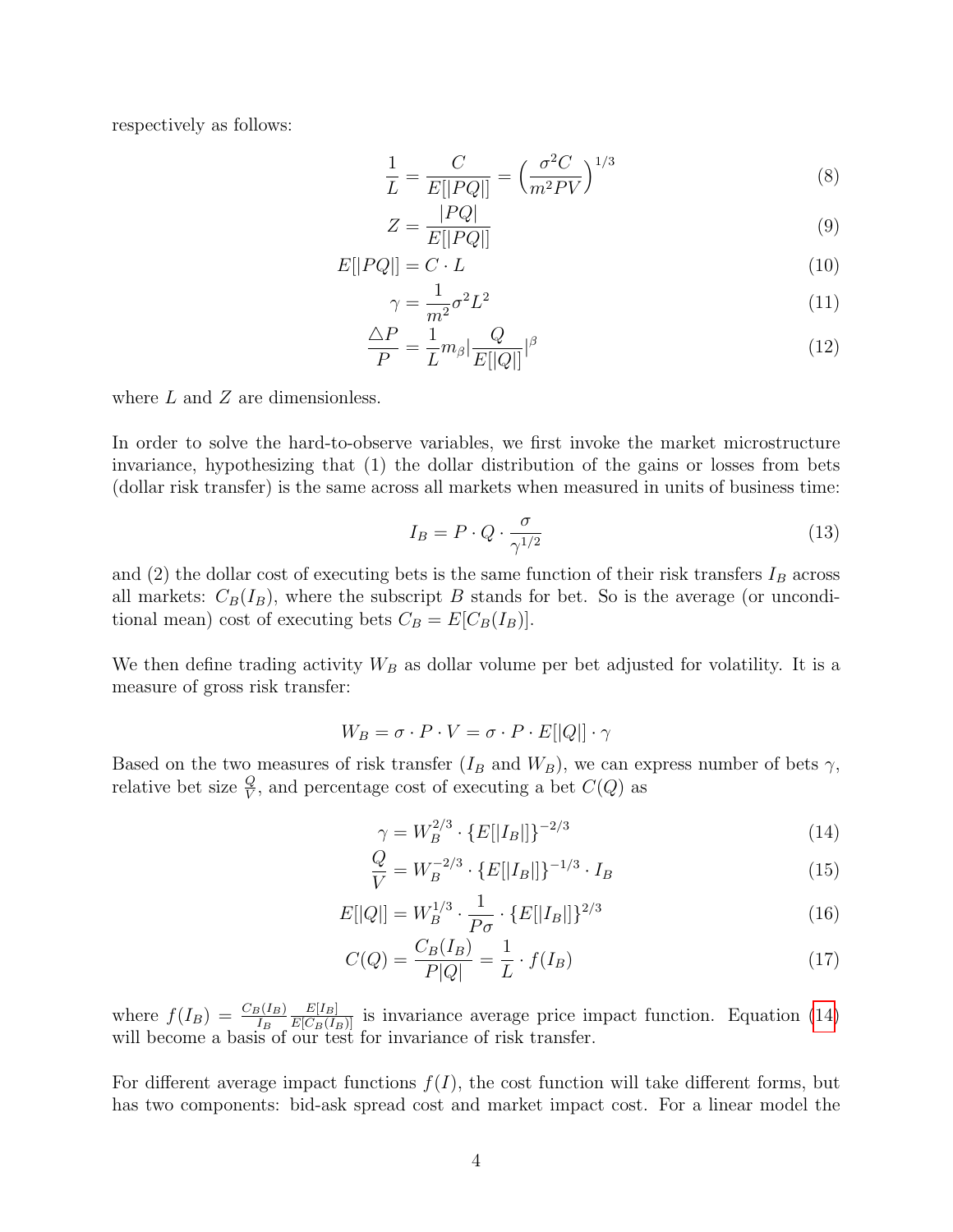average impaction function and the cost function are derived as

$$
f(I) = [E|I|]^{-1/3} \kappa + [E|I|]^{-2/3} \lambda \cdot |I|
$$

$$
C(Q) = \sigma \left[ \kappa W^{-1/3} + \lambda E[W]^{1/3} \frac{|Q|}{E[V]} \right]
$$

For a square root model, the average impaction function and the cost function are derived as

$$
f(I) = [E|I|]^{-1/3} \kappa + [E|I|]^{-1/2} \lambda \cdot |I|^{1/2}
$$

$$
C(Q) = \sigma \left[ \kappa W^{-1/3} + \lambda \sqrt{\frac{|Q|}{E[V]}} \right]
$$

In either case, the bid-ask spread cost scaled by volatility  $\sigma$  is proportional to trading activity  $W^{-1/3}$ . If the spread cost is measured in percentage, we have the linear relationship between spread cost and trading activity:

$$
\frac{BAS}{P} \propto W^{-1/3} \tag{18}
$$

Equation (18) will become of our test for invariance of trading cost.

# 3 Hypothesis Development

The invariance that underlies Kyle and Obizhaeva (2016) is based on bets, not necessarily to intraday trades. As with Andersen et al. (2016), we can obtain intraday trading invariance by assuming that the average number of transactions per bet is invariant across assets and time, i.e. the proportional relationship between number of trades N and number of bets  $\gamma$ :  $N \sim \gamma$ . We can restate Equation 13 for any intraday time interval t.

$$
I_t = P_t \cdot Q_t \cdot \frac{\sigma_t}{\gamma_t^{1/2}}
$$
\n
$$
\tag{19}
$$

where the definition of all variables remain the same except that they are defined for the non-overlapping intraday interval, as opposed to daily interval. As such, we hypothesize that such invariance can broadly hold true to trades.

## Hypothesis 1: number of trades  $N$ , adjusted for differences in trading activity W, are the same across different commodities.

Based on Equation 15, the invariance of bet size lies in  $ln\left(\frac{|Q|}{V}\right)$  $\frac{Q}{V} \cdot \left[W\right]^{2/3}$  or equivalently  $ln(N \cdot [W]^{2/3})$  per Equation 14. By substituting order size X for bet size Q, we can cast the trading invariance in the following testable regression format: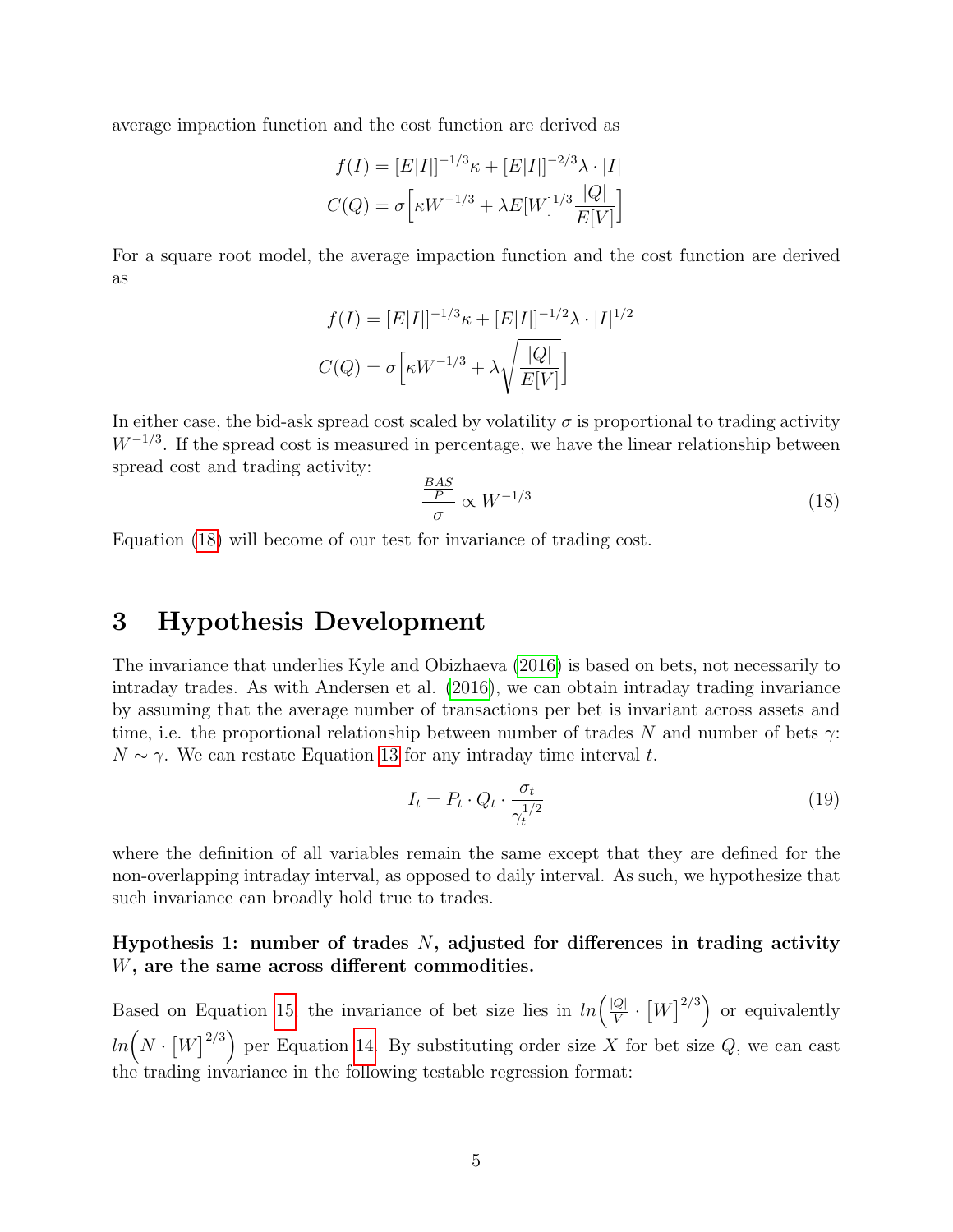$$
ln\left[\frac{V}{X}\right] = -ln[q] + \alpha_1 \cdot ln[W] + \epsilon \tag{20}
$$

$$
ln[N] = const + \alpha_1 \cdot ln[W] + \epsilon \tag{21}
$$

where V is trading volume, X is order size,  $N$  is the number of trades (a proxy for the number of bet  $\gamma$  in Equation (11)), W is trading activity, q is median size of liquidity trade. The second equation is a simplification of the first equation, where the intercept const is a measure of bet number or risk transfer for a benchmark asset. The null hypothesis is that  $\alpha_1 = 2/3.$ 

### Hypothesis 2: trading cost as measured by quoted relative bid-ask spread, scaled by volatility, does not vary across difference commodities.

Quoted bid-ask spread in dollars S corresponds to the first component of the cost function  $C(Q)$ . The invariance hypothesis from Equation 18 implies the relative bid-ask spread scaled by volatility is proportional to trading activity.

$$
ln[\frac{BAS}{P*\sigma}] = const + \alpha_2 \cdot ln[W] + \epsilon
$$
\n(22)

where BAS is the quoted bid-ask spread, P is trade price,  $\sigma$  is volatility and W is trading activity. The intercept const can be interpreted as trading cost for a benchmark asset. The null hypothesis is that  $\alpha_2 = -1/3$ .

# 4 Data and Results

### 4.1 Data

The Trade and Quote data for corn, soybeans, and wheat futures are obtained from We obtain from the CME (Chicago Mercantile Exchange) Group. The CME intraday data is stamped to second. The time period ranges from January 2008 to May 2015. We use only the nearby futures contract for our empirical analysis.

As noted by Andersen et al. (2016), the CME group reports all contracts traded at a particular price as a single transaction, therefore treating the incoming order as a whole. Table I presents summary statistics for the three commodities at 1-minute interval. Five variables are reported in the table: last trade price, number of trades, trading volume, number of contracts per trade, bid-ask spread in ticks. As with Andersen et al. (2016), we average these variables at the 1-minute interval and then across all sample days in order to minimize the sample noise. Average prices for corn, soybeans and wheat during the sample period are \$5.18/bushel, \$12.31/bushel, and \$6.56/bushel, respectively. It is clear from Table I that all variables, with the exception of price, show varying degree of skewness and kurtosis.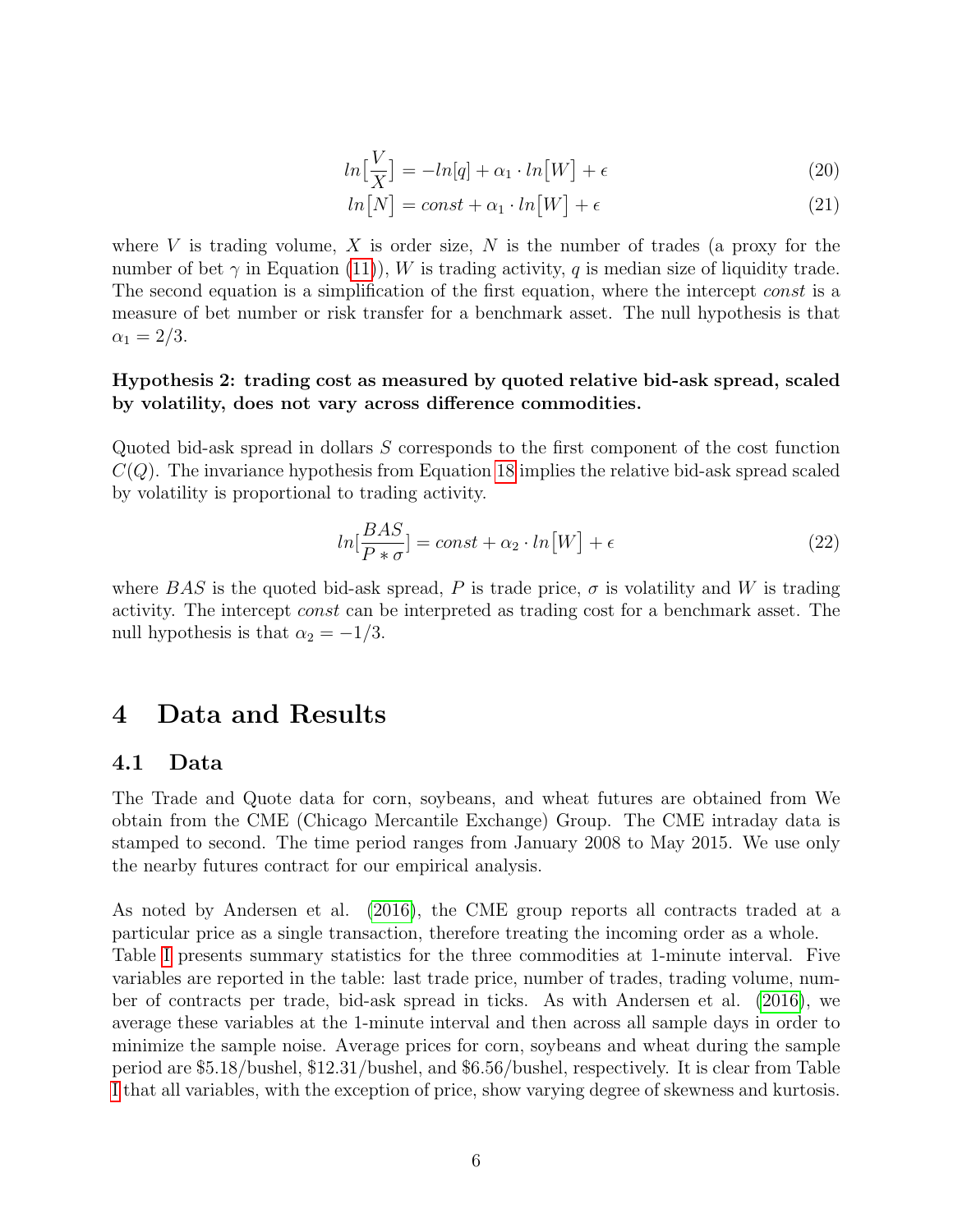#### Table I: Summary Statistics

| Commodity | Variable       | Obs | Mean   | Std Dev | Min.   | Med.   | Max.    | Skew.   | Kurt.   |
|-----------|----------------|-----|--------|---------|--------|--------|---------|---------|---------|
| Corn      | $\overline{P}$ | 225 | 5.18   | 0.01    | 5.15   | 5.18   | 5.21    | $-0.02$ | $-0.08$ |
| Corn      | N              | 225 | 74.44  | 70.28   | 42.60  | 58.02  | 980.96  | 10.10   | 125.36  |
| Corn      | V              | 225 | 212.65 | 202.11  | 116.30 | 162.84 | 2433.89 | 7.65    | 74.09   |
| Corn      | Х              | 225 | 3.24   | 0.18    | 3.00   | 3.21   | 4.38    | 2.69    | 11.97   |
| Corn      | <b>BAS</b>     | 225 | 2.23   | 0.05    | 2.04   | 2.23   | 2.53    | 2.06    | 9.52    |
| Soybeans  | $\rm P$        | 225 | 12.31  | 0.02    | 12.27  | 12.31  | 12.37   | 0.05    | 0.52    |
| Soybeans  | N              | 225 | 65.53  | 42.29   | 38.02  | 54.37  | 505.27  | 6.23    | 55.82   |
| Soybeans  | V              | 225 | 134.00 | 95.58   | 73.79  | 105.88 | 991.48  | 5.41    | 39.71   |
| Soybeans  | X              | 225 | 2.08   | 0.07    | 1.96   | 2.07   | 2.39    | 1.34    | 3.03    |
| Soybeans  | <b>BAS</b>     | 225 | 2.77   | 0.16    | 2.57   | 2.73   | 3.70    | 2.84    | 11.12   |
| Wheat     | P              | 225 | 6.56   | 0.01    | 6.52   | 6.56   | 6.59    | $-0.28$ | 0.04    |
| Wheat     | N              | 225 | 47.10  | 46.50   | 25.81  | 36.01  | 626.70  | 9.31    | 109.85  |
| Wheat     | V              | 225 | 93.17  | 101.95  | 48.42  | 68.88  | 1324.25 | 8.86    | 98.84   |
| Wheat     | X              | 225 | 2.03   | 0.08    | 1.87   | 2.02   | 2.52    | 1.83    | 6.48    |
| Wheat     | <b>BAS</b>     | 225 | 2.54   | 0.11    | 2.40   | 2.51   | 3.45    | 4.14    | 26.94   |

Summary statistics are based on the averages at the 1-minue interval over the whole sample period from 2008 to 2015.

Figures 1-5 show the average intraday trade price, number of trades, order size, volatility, and bid-ask spread for corn, soybeans and wheat, respectively. Except the price, all other metrics of trading activity show the well-known U-shape of intraday seasonality, namely higher activity at the beginning and the end of the trading day. On a relative basis, corn leads soybeans and wheat in terms of higher trading and liquidity based on the number of trades (Figure 2) and order size (Figure 3), and bid-ask spread (Figure 5).

### 4.2 Empirical Results: Baseline Case

We ran the two regressions to test for intraday trading invariance in the grain commodity markets:

$$
ln[N] = const + \alpha_1 \cdot ln[W] + \epsilon \tag{23}
$$

$$
ln[\frac{BAS}{P * \sigma}] = const + \alpha_2 \cdot ln[W] + \epsilon
$$
\n(24)

where N is the number of trades,  $W$  is the trading activity or dollar risk transfer,  $BAS$  is the bid-ask spread, P is the commodity price, and  $\sigma$  is volatility. The baseline case is the whole dataset sampled at the 1-minute interval. The first equation (23) examines the invariance of trade size whereas the second equation (24) tests for the invariance of trading cost. The intercept term const in the first regression can be interpreted as an average number of trades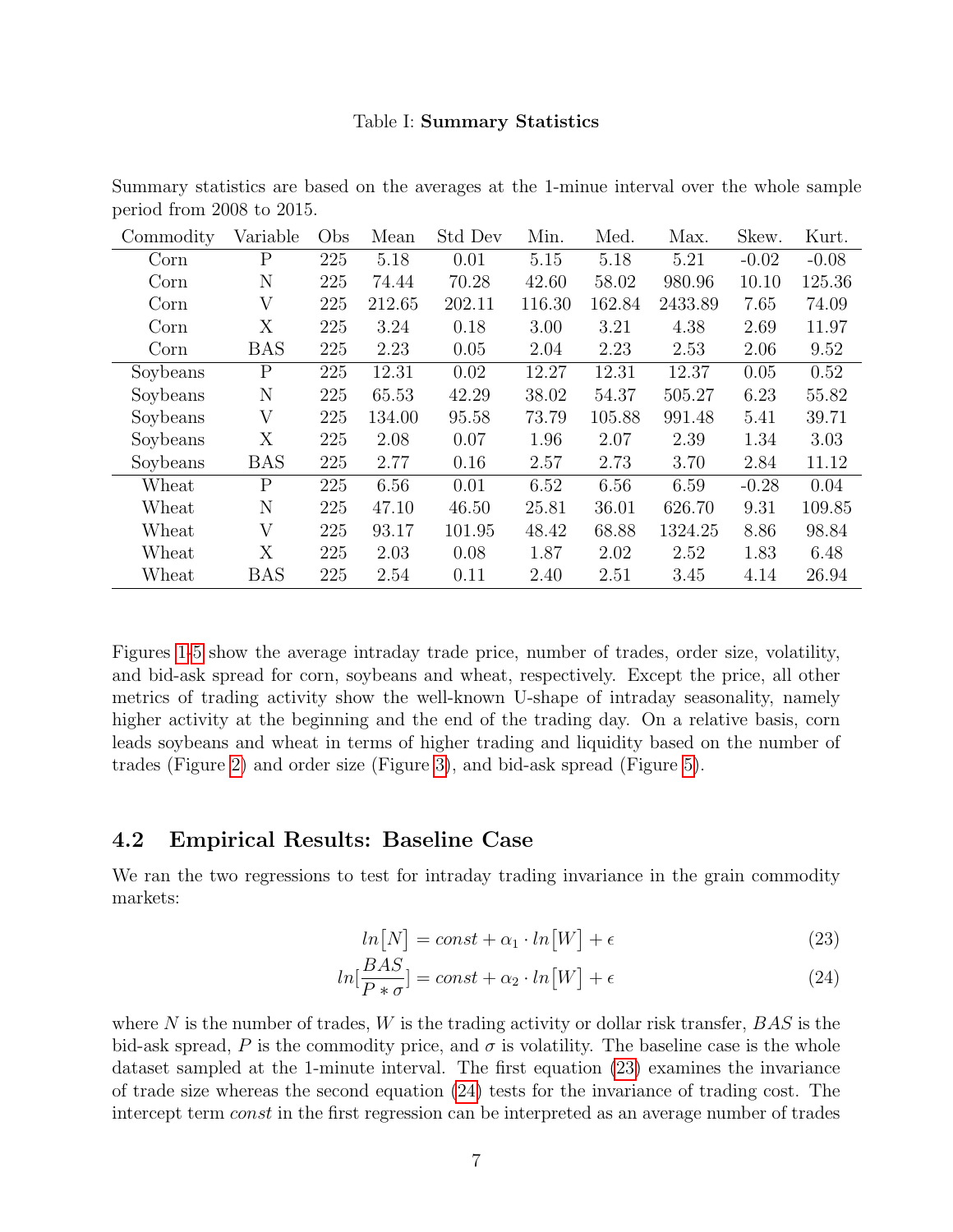

Figure 1: Price



Figure 2: Number of Trades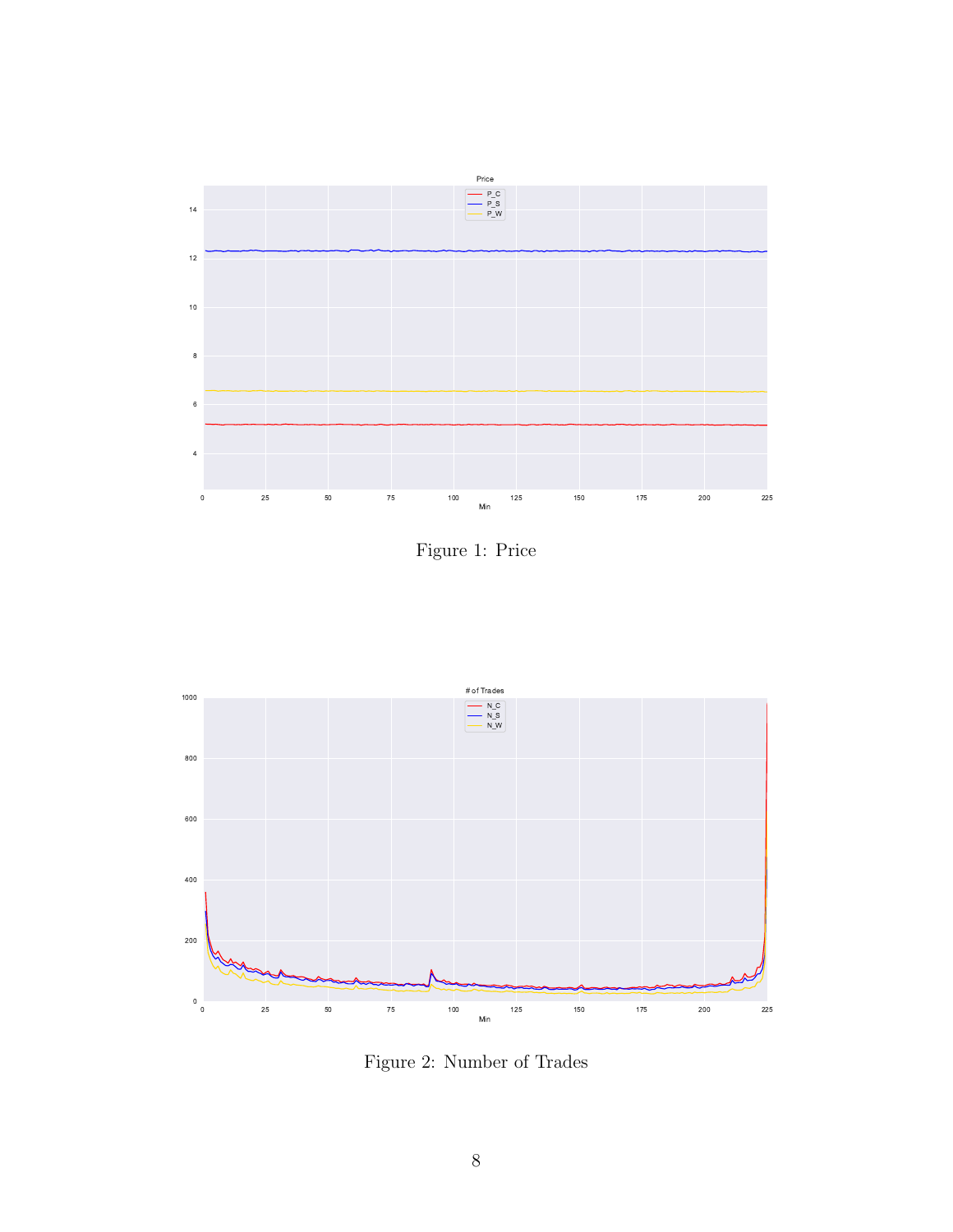

Figure 3: Order Size



Figure 4: Volatility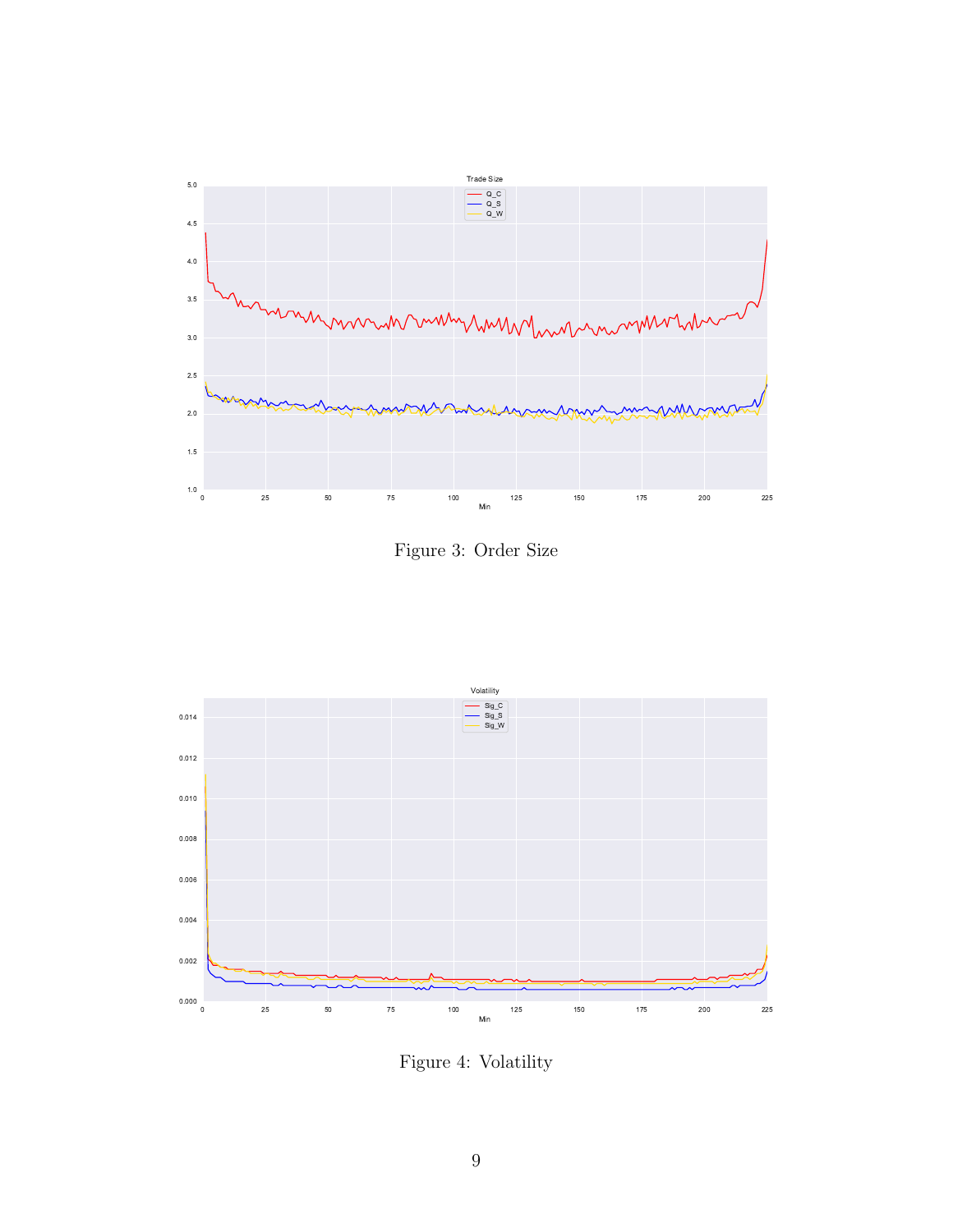

Figure 5: Bid-Ask Spread

or an inverse measure of risk transfer. The intercept term const in the second regression can be interpreted as an average (benchmark) trading cost, conditional on trading activity. We also ran the same regressions with a scaled version of trading activity  $W^* = \frac{W}{BAS}$  $\frac{W}{BAS*Q}$ where the denominator measures spread cost of trading following Benzaquen et al  $(2016)$ . They argued that the trading invariance should be dimensionless as opposed to Kyle and Obizhaeva's (2016) dollar cost invariance.

The parameter estimates for Equation 23 are reported in Table II, with the upper panel for trading activity W being the regressor and the lower panel for the scaled trading activity  $W^*$ . As we can see from the upper panel, the coefficient for  $lnW$  is 0.60, 0.57, and 0.60, respectively for corn, soybeans and wheat. All estimates are statistically significant at the 0.01 level. The fact that they are all similar to each other supports the invariance hypothesis of trade size. However, they are slightly less than the hypothesized value of 2/3 based on the original definition of trading activity  $W$ . The lower panel shows that the coefficient for  $lnW^*$ , the scaled version of trading activity W is 0.66, 0.64 and 0.66, respectively for corn, soybeans and wheat. The estimates based on  $W^*$  are all close to 2/3, clearly supporting the invariance of trade size as in Hypothesis 1. Another evidence for the invariance of trade size is from the intercept term, which is a proxy for the invariance  $I$ . The average (logarithm) number of trades ranges from 4.05 to 4.11 using W and from 5.16 to 5.41 using  $W^*$ . Using either measure of trading activity, the estimated invariance measure is comparable across three commodities, once again supporting Hypothesis 1.

The parameter estimates for Equation 24 are reported in Table III, with the upper panel for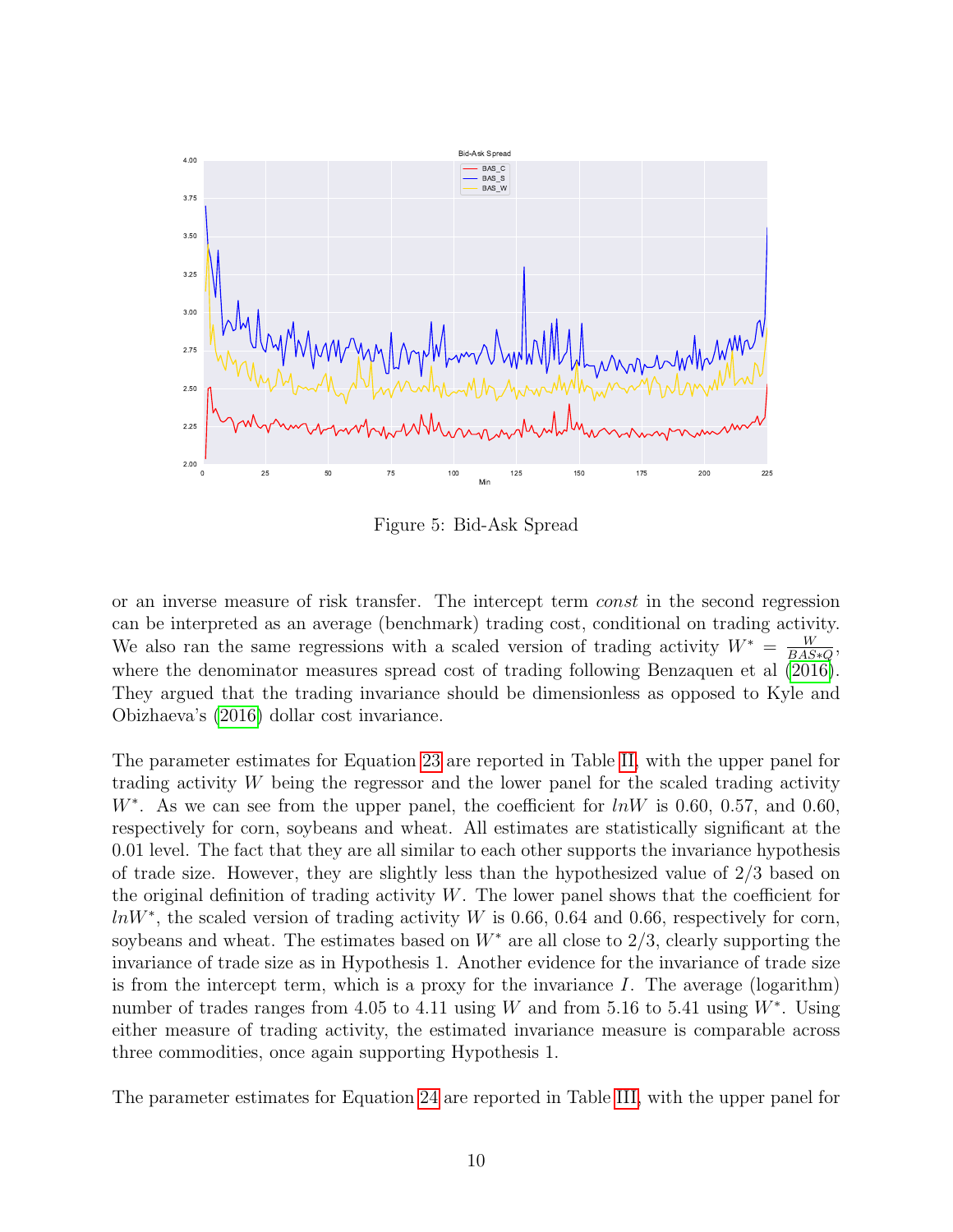#### Table II: Parameter Estimates for H1: Trade Size Invariance

Regression results are based on the averages at the 1-minue interval over the whole sample period from 2008 to 2015. The dependent variable is number of trades and the regressor  $ln W$   $(lnW^*)$  is logarithm of (scaled) trading activity.

| Commodity | Variable             | Estimate | Std Err | t Value | Pr >  t |
|-----------|----------------------|----------|---------|---------|---------|
| Corn      | const                | 4.11     | 0.01    | 675.91  | < .0001 |
|           | ln W                 | 0.60     | 0.01    | 65.39   | < .0001 |
| Soybeans  | const                | 4.05     | 0.01    | 709.19  | < .0001 |
|           | ln W                 | 0.57     | 0.01    | 65.05   | < .0001 |
| Wheat     | const                | 4.07     | 0.01    | 592.78  | < .0001 |
|           | ln W                 | 0.60     | 0.01    | 81.75   | < .0001 |
| Corn      | const                | 5.41     | 0.02    | 250.9   | < .0001 |
|           | $\ln\, \mathrm{W}^*$ | 0.66     | 0.01    | 59.27   | < .0001 |
| Soybeans  | const                | 5.16     | 0.02    | 283.36  | < .0001 |
|           | $\ln W^*$            | 0.64     | 0.01    | 62.32   | < .0001 |
| Wheat     | const                | 5.19     | 0.02    | 275.01  | < .0001 |
|           | $\ln W^*$            | 0.66     | 0.01    | 81.57   | < .0001 |

trading activity W being the regressor and the lower panel for the scaled trading activity W<sup>\*</sup>. The upper panel reports the coefficient for  $lnW$  is -0.31, -0.30, and -0.31, respectively for corn, soybeans and wheat. The fact that they are all similar to each other supports the invariance hypothesis of trading cost. However, these values are different from the hypothesized value of  $-1/3$  based on the original definition of trading activity W. The empirical results support invariance of trading cost across commodities, but not in its original form. The lower panel shows that the coefficient for  $lnW^*$ , the scaled version of trading activity W is 0.34 for all three commodities. The estimates based on  $W^*$  are all close to -1/3, supporting the invariance of trading cost as in Hypothesis 2. As with the case of trade size, we also find supporting evidence of invariance based on the intercept terms, average trading cost for a benchmark asset.

# 4.3 Empirical Results: Different Time Interval and Subsamples

To check if the hypotheses fare with alternative intraday frequency and subsample periods, we run the regressions with data at 5-m and 10-m intervals, and with 2008-2011 subsample and 2012-2015 subsample. Table IV reports the parameter estimates for Hypothesis 1 using 5-minute and 10-minute data. The 5-minute and 10-minute coefficients for  $lnW$  are similar across the three commodities, despite being slightly smaller than the predicted value of 2/3. Furthermore, the lower the frequency the smaller the coefficient. This finding is consistent with Benzaquen et al. (2016), who attribute the underestimation at lower frequency to the bias induced by close-to-close volatility estimator. Therefore the 5-minute and 10-minute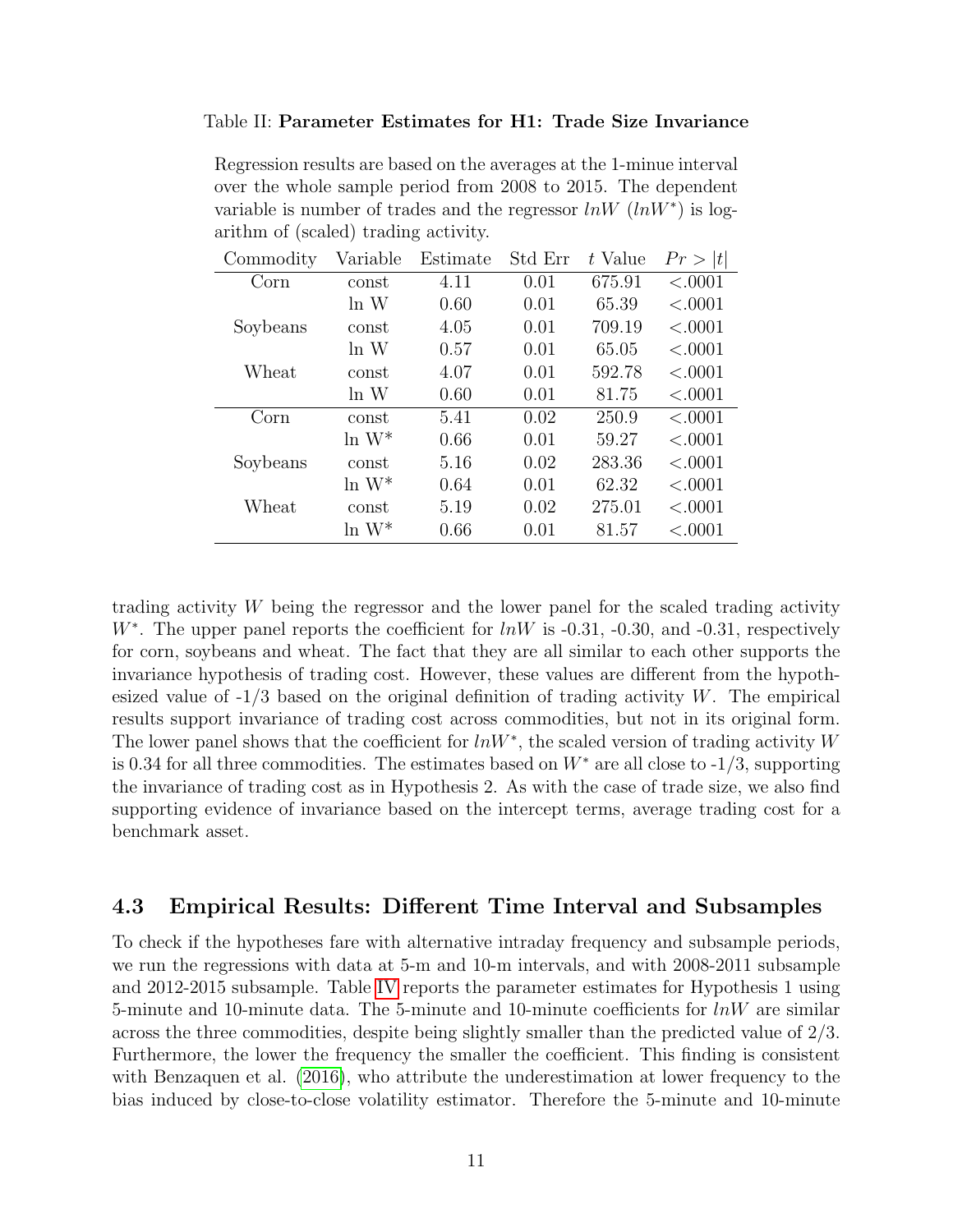### Table III: Parameter Estimates for H2: Trading Cost Invariance

Regression results are based on the averages at the 1-minute interval over the whole sample period from 2008 to 2015. The dependent variable is logarithm of bid-ask spread scaled by volatility and the regressor  $ln W$  ( $ln W^*$ ) is logarithm of (scaled) trading activity.

| Commodity | Variable  | Estimate | Std Err | t Value  | Pr >  t |
|-----------|-----------|----------|---------|----------|---------|
| Corn      | const     | 5.93     | 0.01    | 1130.19  | < .0001 |
|           | ln W      | $-0.31$  | 0.01    | $-38.59$ | < .0001 |
| Soybeans  | const     | 5.76     | 0.01    | 1117.12  | < .0001 |
|           | ln W      | $-0.30$  | 0.01    | $-38.32$ | < .0001 |
| Wheat     | const     | 5.71     | 0.01    | 1009.86  | < .0001 |
|           | ln W      | $-0.31$  | 0.01    | $-51.72$ | < .0001 |
| Corn      | const     | 5.26     | 0.02    | 335.23   | < .0001 |
|           | $\ln W^*$ | $-0.34$  | 0.01    | $-42.14$ | < .0001 |
| Soybeans  | const     | 5.16     | 0.02    | 344.63   | < .0001 |
|           | $\ln W^*$ | $-0.34$  | 0.01    | $-40.62$ | < .0001 |
| Wheat     | const     | 5.13     | 0.01    | 344.98   | < .0001 |
|           | $\ln W^*$ | $-0.34$  | 0.01    | $-54.08$ | < .0001 |

results largely confirm our earlier finding with 1-minute data.

Table V reports the parameter estimates for Hypothesis 2 using 5-minute and 10-minute data. Again, the 5-minute and 10-minute coefficients for  $lnW$  are similar across the three commodities, despite being slightly larger in absolute value than the predicted value of -1/3. Furthermore, the lower the frequency the smaller the coefficient. Therefore the 5-minute and 10-minute results largely confirm our earlier finding with 1-minute data.

Lastly, we examine how the invariance relationship evolves over time. Table VI reports the parameter estimates for Hypothesis 1 using two subsamples. The upper panel employs data from 2008 to 2011, while the lower panel uses data from 2012 to 2015. We find that the invariance of trade size holds within each subsample. The difference between the two subsamples is the larger intercept in more recent years, i.e. lower risk transferred on average. The lower risk transfer in the second subsample is consistent with the statistical facts that there is an increase in the number of trades per minute and an decrease in the order size for all three commodities.

Table VII reports the parameter estimates for Hypothesis 2 using two subsamples. The upper panel employs data from 2008 to 2011, while the lower panel uses data from 2012 to 2015. Again, we confirm the invariance of trading cost for both subsamples across the three commodities. The difference between the two subsamples is the slightly larger intercept in more recent years, i.e. higher benchmark trading cost on average, which seems to be inconsistent with rising liquidity over the years. Since the difference is relatively small,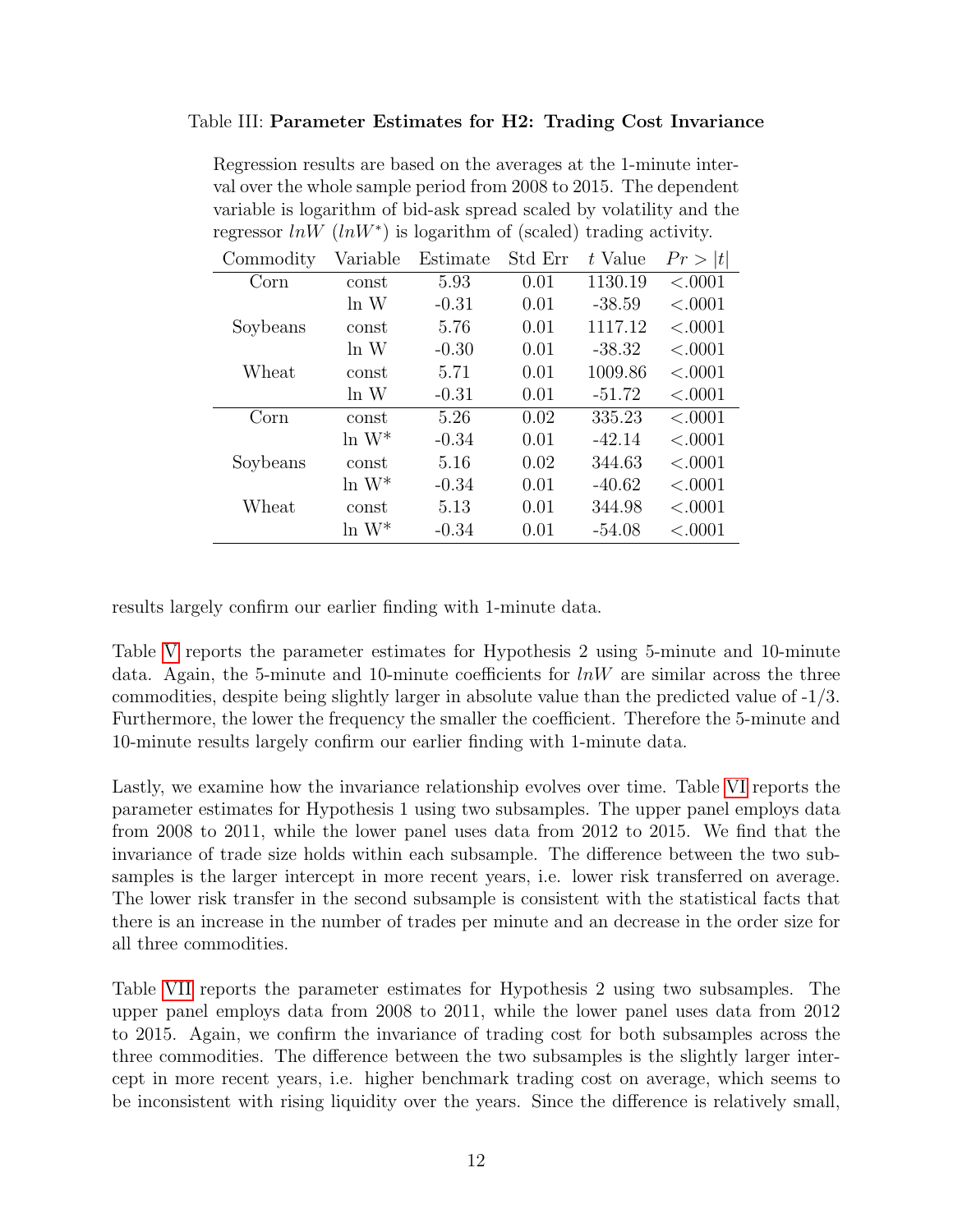#### Table IV: Parameter Estimates for H1: 5-minute and 10-minute intervals

Regression results are based on the averages at the 5-minute and the 10-minute intervals over the whole sample period from 2008 to 2015. The dependent variable is number of trades and the regressor  $ln W$  ( $ln W^*$ ) is logarithm of (scaled) trading activity.

| Commodity | Variable             | Estimate | Std Err | t Value | Pr >  t  |
|-----------|----------------------|----------|---------|---------|----------|
| Corn      | const                | 4.28     | 0.06    | 68.87   | < .0001  |
| $5-m$     | ln W                 | 0.58     | 0.02    | 24.14   | < .0001  |
| Soybeans  | const                | 4.33     | 0.06    | 77.07   | < .0001  |
| $5-m$     | ln W                 | 0.53     | 0.02    | 23.20   | < .0001  |
| Wheat     | const                | 4.22     | 0.04    | 111.40  | < .0001  |
| $5-m$     | ln W                 | 0.58     | 0.02    | 29.77   | < .0001  |
| Corn      | const                | 5.46     | 0.02    | 243.51  | < .0001  |
| $5-m$     | $\ln W^*$            | 0.61     | 0.03    | 21.70   | < .0001  |
| Soybeans  | const                | 5.30     | 0.02    | 256.68  | < .0001  |
| $5-m$     | $\ln\, \mathrm{W}^*$ | 0.58     | 0.03    | 22.42   | < .0001  |
| Wheat     | const                | 5.21     | 0.01    | 370.91  | < .0001  |
| $5-m$     | $\ln W^*$            | 0.64     | 0.02    | 31.76   | < .0001  |
| Corn      | const                | 4.46     | 0.13    | 33.29   | < .0001  |
| $10-m$    | ln W                 | 0.55     | 0.04    | 14.77   | < .0001  |
| Soybeans  | const                | 4.57     | 0.11    | 41.98   | < .0001  |
| $10-m$    | ln W                 | 0.49     | 0.03    | 15.46   | < .0001  |
| Wheat     | const                | 4.37     | 0.09    | 51.17   | < .0001  |
| $10-m$    | ln W                 | 0.55     | 0.03    | 18.91   | < .0001  |
| Corn      | const                | 5.59     | 0.07    | 78.02   | < .0001  |
| $10-m$    | $\ln W^*$            | 0.56     | 0.05    | 12.46   | < .0001  |
| Soybeans  | const                | 5.48     | 0.06    | 94.46   | < .0001  |
| $10-m$    | $\ln W^*$            | 0.53     | 0.04    | 14.04   | < .0001  |
| Wheat     | const                | 5.27     | 0.04    | 124.50  | $<.0001$ |
| $10-m$    | $\ln W^*$            | 0.62     | 0.03    | 18.37   | < .0001  |

we further test for the significance of a time trend in the regression (Equation 24) using the whole sample. We find the statistically insignificant coefficient for the trend factor, hence no consistent support for increase in trading cost over time.

# 5 Conclusion

We test the microstructure invariance proposed by Kyle and Obizhaeva (2016) in the grain futures markets. Using the CME's intraday best-bid-offer data from 2008 to 2015, we find support for both trade size invariance and trading cost invariance at the 1-minute inter-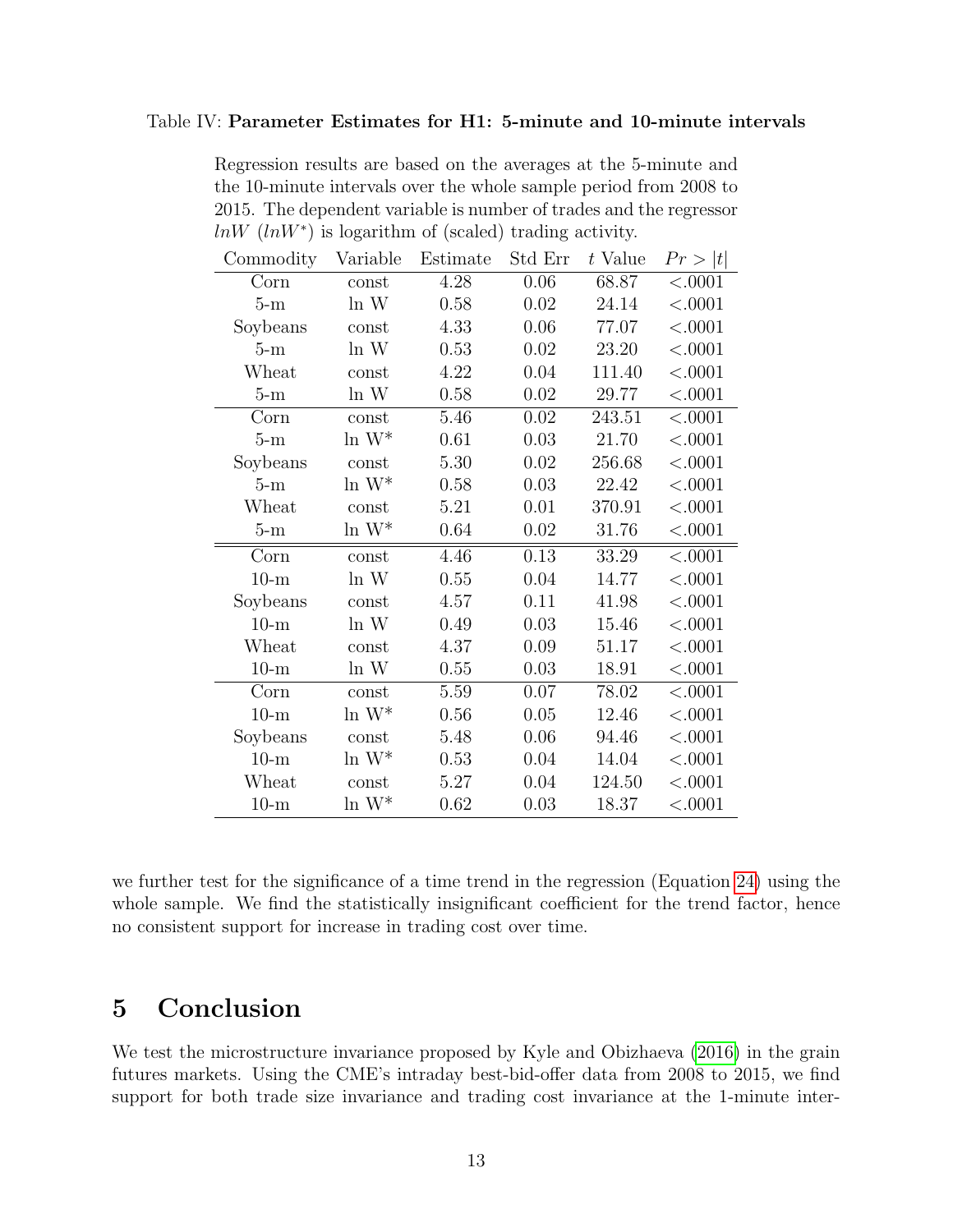#### Table V: Parameter Estimates for H2: 5-minute and 10-minute intervals

Regression results are based on the averages at the 1-minute interval over the whole sample period from 2008 to 2015. The dependent variable is logarithm of bid-ask spread scaled by volatility and the regressor  $ln W$  ( $ln W^*$ ) is logarithm of (scaled) trading activity.

| Commodity | Variable             | Estimate | Std Err  | t Value  | Pr >  t |
|-----------|----------------------|----------|----------|----------|---------|
| Corn      | const                | 6.00     | 0.05     | 112.46   | < .0001 |
| $5-m$     | ln W                 | $-0.35$  | 0.02     | $-17.24$ | < .0001 |
| Soybeans  | const                | 5.88     | 0.05     | 114.35   | < .0001 |
| $5-m$     | ln W                 | $-0.34$  | 0.02     | $-16.51$ | < .0001 |
| Wheat     | const                | 5.68     | 0.03     | 201.09   | < .0001 |
| $5-m$     | ln W                 | $-0.31$  | 0.01     | $-21.70$ | < .0001 |
| Corn      | const                | 5.29     | $0.02\,$ | 328.53   | < .0001 |
| $5-m$     | $\ln\, \mathrm{W}^*$ | $-0.38$  | 0.02     | $-18.87$ | < .0001 |
| Soybeans  | const                | 5.24     | 0.02     | 300.08   | < .0001 |
| $5-m$     | $\ln\, \mathrm{W}^*$ | $-0.38$  | 0.02     | $-17.45$ | < .0001 |
| Wheat     | const                | 5.14     | 0.01     | 453.64   | < .0001 |
| $5-m$     | $\ln W^*$            | $-0.35$  | 0.02     | $-21.29$ | < .0001 |
| Corn      | const                | 6.19     | 0.12     | 51.48    | < .0001 |
| $10-m$    | ln W                 | $-0.40$  | 0.03     | $-11.91$ | < .0001 |
| Soybeans  | const                | 6.09     | 0.11     | 53.78    | < .0001 |
| $10-m$    | ln W                 | $-0.39$  | 0.03     | $-11.85$ | < .0001 |
| Wheat     | const                | 5.70     | 0.07     | 76.71    | < .0001 |
| $10-m$    | ln W                 | $-0.32$  | 0.03     | $-12.64$ | < .0001 |
| Corn      | const                | 5.40     | 0.05     | 111.82   | < .0001 |
| $10-m$    | $\ln W^*$            | $-0.42$  | 0.03     | $-13.87$ | < .0001 |
| Soybeans  | const                | 5.38     | 0.05     | 109.96   | < .0001 |
| $10-m$    | $\ln W^*$            | $-0.43$  | 0.03     | $-13.61$ | < .0001 |
| Wheat     | const                | 5.18     | 0.03     | 149.27   | < .0001 |
| $10-m$    | $\ln W^*$            | $-0.36$  | 0.03     | $-13.12$ | < .0001 |

val, although not in its original form. After rescaling the trading activity by spread cost per Benzaquen et al. (2016), we find stronger evidence for both hypotheses of invariance. The results also hold for 5-minute, 10-minute intervals, and for the two subsamples pre- and post-2011. The confirmation of the microstructure invariance provides a concrete foundation for our understanding of the relationship between trade size (number of trades) and trading activity, and of the relationship between trading cost and trading activity. More specifically, we can measure and monitor with confidence the hard-to-measure variables, such as dollar value of risk transfer (gain/loss) and trading cost (impact) based on easy-to-observe variables, e.g. price, volume, and historical volatility. These imputed measures can be further used to identify the systematic risks resulting from speculative transactions.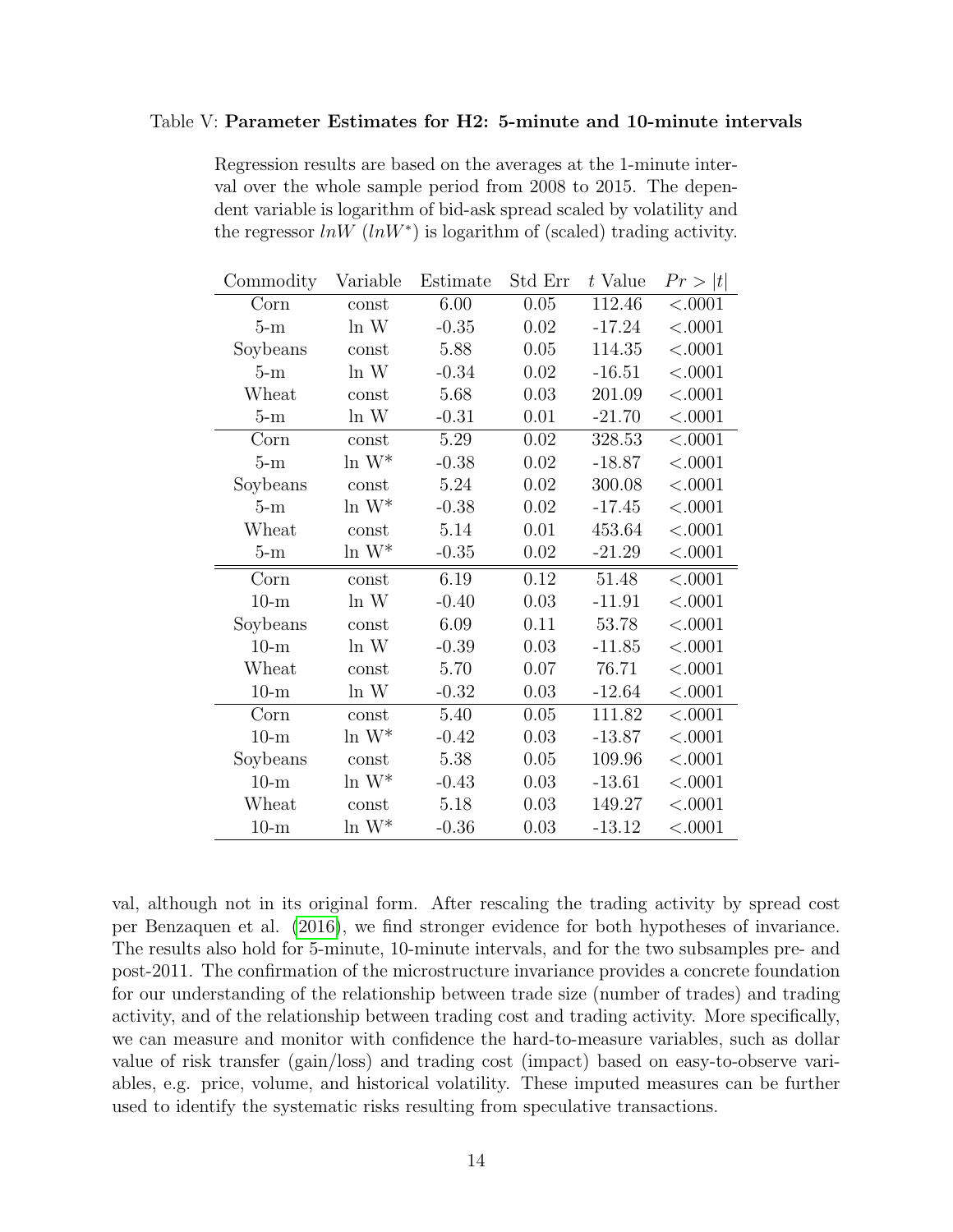## Table VI: Parameter Estimates for H1 with Subsamples

Regression results are based on the averages at the 1-minute interval over the two subsample period from 2008 to 2011 (denoted "0811") and from 2012 to 2015 (denoted "1215") . The dependent variable is number of trades and the regressor  $ln W$   $(lnW^*)$  is logarithm of (scaled) trading activity.

| Commodity | Variable             | Estimate | Std Err | t Value | Pr >  t  |
|-----------|----------------------|----------|---------|---------|----------|
| Corn      | const                | 3.42     | 0.00    | 750.48  | < .0001  |
| 0811      | ln W                 | 0.62     | 0.01    | 104.37  | < .0001  |
| Soybeans  | const                | 3.57     | 0.00    | 733.79  | $<.0001$ |
| 0811      | ln W                 | 0.62     | 0.01    | 94.30   | < .0001  |
| Wheat     | const                | 3.57     | 0.00    | 788.89  | $<.0001$ |
| 0811      | ln W                 | 0.62     | 0.01    | 118.40  | < .0001  |
| Corn      | const                | 5.00     | 0.02    | 272.59  | < .0001  |
| 0811      | $\ln W^*$            | 0.67     | 0.01    | 78.96   | < .0001  |
| Soybeans  | const                | 4.95     | 0.01    | 331.54  | < .0001  |
| 0811      | $\ln W^*$            | 0.69     | 0.01    | 87.77   | < .0001  |
| Wheat     | const                | 4.96     | 0.02    | 316.23  | < .0001  |
| 0811      | $\ln\, \mathrm{W}^*$ | 0.69     | 0.01    | 108.49  | < .0001  |
| Corn      | const                | 4.67     | 0.01    | 826.79  | < .0001  |
| 1215      | ln W                 | 0.67     | 0.01    | 68.35   | $<.0001$ |
| Soybeans  | const                | 4.52     | 0.01    | 686.73  | < .0001  |
| 1215      | ln W                 | 0.60     | 0.01    | 55.92   | < .0001  |
| Wheat     | const                | 4.61     | 0.01    | 499.34  | < .0001  |
| 1215      | ln W                 | 0.64     | 0.01    | 77.72   | < .0001  |
| Corn      | const                | 5.52     | 0.01    | 380.82  | < .0001  |
| 1215      | $\ln W^*$            | 0.70     | 0.01    | 69.08   | < .0001  |
| Soybeans  | const                | 5.33     | 0.02    | 290.10  | < .0001  |
| 1215      | $\ln\, \mathrm{W}^*$ | 0.64     | 0.01    | 54.83   | < .0001  |
| Wheat     | const                | 5.36     | 0.02    | 305.66  | < .0001  |
| 1215      | $\ln\, \mathrm{W}^*$ | 0.66     | 0.01    | 80.14   | < .0001  |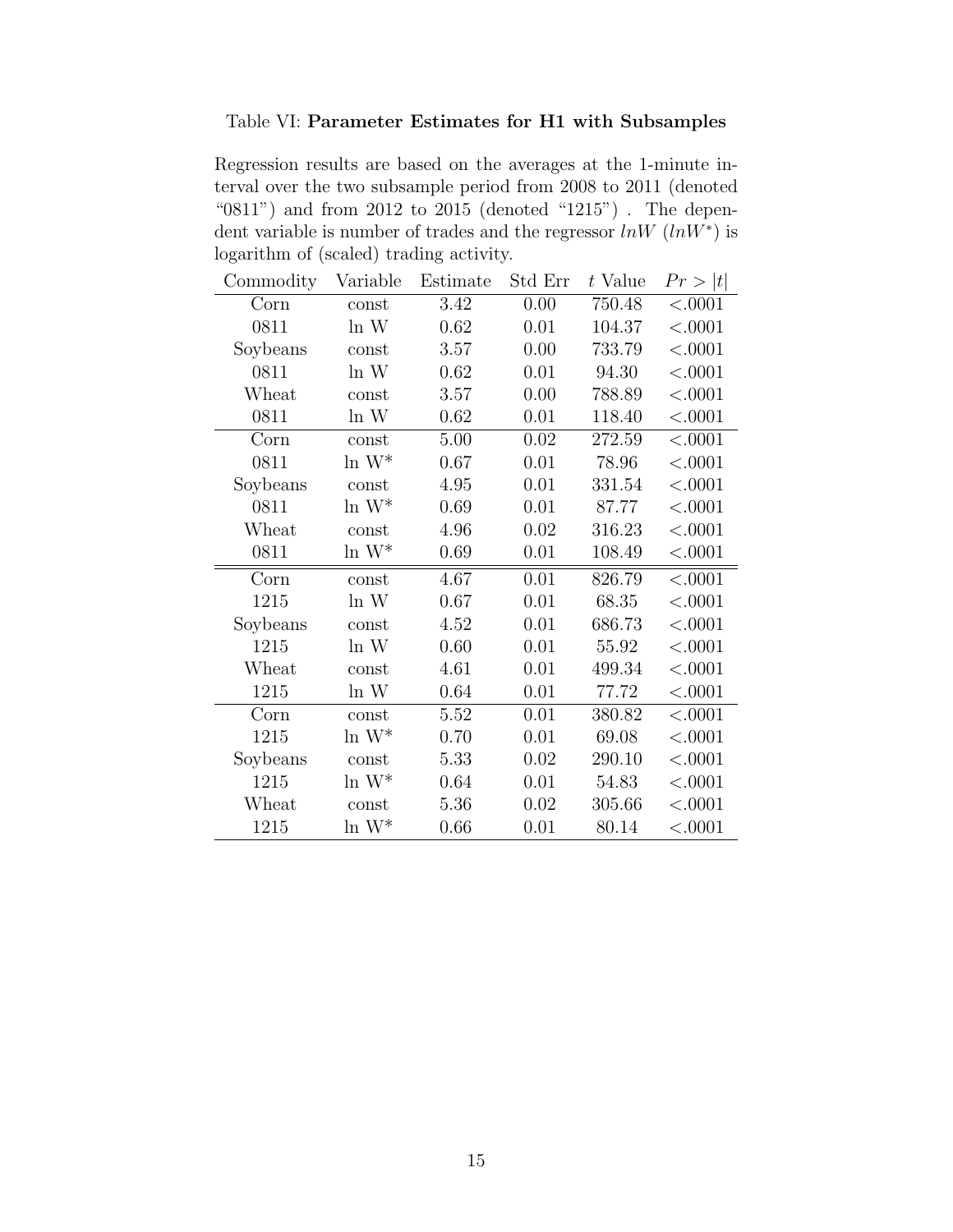## Table VII: Parameter Estimates for H2 with subsamples

Regression results are based on the averages at the 1-minute interval over the two subsample period from 2008 to 2011 (denoted "0811") and from 2012 to 2015 (denoted "1215"). The dependent variable is logarithm of bid-ask spread scaled by volatility and the regressor  $ln W$  ( $ln W^*$ ) is logarithm of (scaled) trading activity.

| Commodity | Variable  | Estimate | Std Err | t Value  | Pr >  t  |
|-----------|-----------|----------|---------|----------|----------|
| Corn      | const     | 5.89     | 0.01    | 929.52   | < .0001  |
| 0811      | ln W      | $-0.31$  | 0.01    | $-37.54$ | $<.0001$ |
| Soybeans  | const     | 5.68     | 0.01    | 1059.39  | < .0001  |
| 0811      | ln W      | $-0.28$  | 0.01    | $-38.66$ | < .0001  |
| Wheat     | const     | 5.65     | 0.00    | 1145.69  | < .0001  |
| 0811      | ln W      | $-0.29$  | 0.01    | $-51.27$ | < .0001  |
| Corn      | const     | 5.08     | 0.02    | 300.90   | < .0001  |
| 0811      | $\ln W^*$ | $-0.35$  | 0.01    | $-43.88$ | < .0001  |
| Soybeans  | const     | 5.04     | 0.01    | 359.26   | < .0001  |
| 0811      | ln W      | $-0.32$  | 0.01    | $-42.83$ | < .0001  |
| Wheat     | const     | 4.99     | 0.01    | 351.23   | < .0001  |
| 0811      | $\ln W^*$ | $-0.33$  | 0.01    | $-57.08$ | < .0001  |
| Corn      | const     | 5.98     | 0.01    | 1127.12  | < .0001  |
| 1215      | ln W      | $-0.30$  | 0.01    | $-32.78$ | < .0001  |
| Soybeans  | const     | 5.87     | 0.01    | 845.90   | < .0001  |
| 1215      | ln W      | $-0.33$  | 0.01    | $-29.55$ | < .0001  |
| Wheat     | const     | 5.81     | 0.01    | 664.09   | < .0001  |
| 1215      | ln W      | $-0.33$  | 0.01    | $-42.68$ | < .0001  |
| Corn      | const     | 5.60     | 0.01    | 413.86   | < .0001  |
| 1215      | $\ln W^*$ | $-0.32$  | 0.01    | $-33.49$ | < .0001  |
| Soybeans  | const     | 5.41     | 0.02    | 298.21   | < .0001  |
| 1215      | $\ln W^*$ | $-0.36$  | 0.01    | $-31.34$ | < .0001  |
| Wheat     | const     | 5.42     | 0.02    | 318.86   | < .0001  |
| 1215      | $\ln W^*$ | $-0.34$  | 0.01    | $-43.13$ | < .0001  |